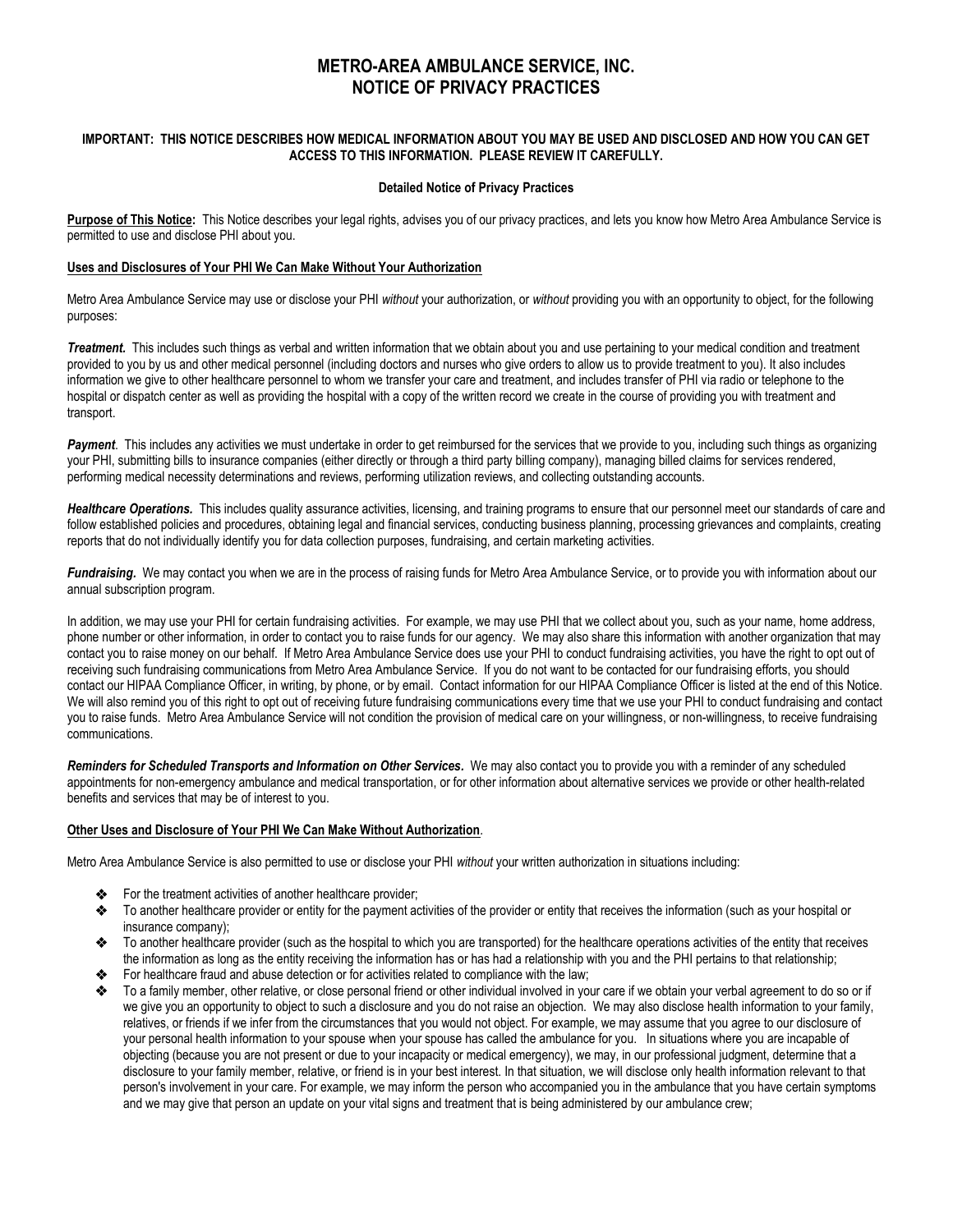- To a public health authority in certain situations (such as reporting a birth, death or disease, as required by law), as part of a public health investigation, to report child or adult abuse, neglect or domestic violence, to report adverse events such as product defects, or to notify a person about exposure to a possible communicable disease, as required by law;
- For health oversight activities including audits or government investigations, inspections, disciplinary proceedings, and other administrative or judicial actions undertaken by the government (or their contractors) by law to oversee the healthcare system;
- For judicial and administrative proceedings, as required by a court or administrative order, or in some cases in response to a subpoena or other legal process;
- For law enforcement activities in limited situations, such as when there is a warrant for the request, or when the information is needed to locate a suspect or stop a crime;
- For military, national defense and security and other special government functions;
- To avert a serious threat to the health and safety of a person or the public at large;
- For workers' compensation purposes, and in compliance with workers' compensation laws;<br>
To coroners, medical examiners, and funeral directors for identifying a deceased person, de
- To coroners, medical examiners, and funeral directors for identifying a deceased person, determining cause of death, or carrying on their duties as authorized by law;
- If you are an organ donor, we may release health information to organizations that handle organ procurement or organ, eye or tissue transplantation, or to an organ donation bank, as necessary to facilitate organ donation and transplantation; and
- For research projects, but this will be subject to strict oversight and approvals and health information will be released only when there is a minimal risk to your privacy and adequate safeguards are in place in accordance with the law.

#### **Uses and Disclosures of Your PHI That Require Your Written Consent**

Any other use or disclosure of PHI, other than those listed above, will only be made with your written authorization (the authorization must specifically identify the information we seek to use or disclose, as well as when and how we seek to use or disclose it). Specifically, we must obtain your written authorization before using or disclosing your: (a) psychotherapy notes, other than for the purpose of carrying out our own treatment, payment or health care operations purposes, (b) PHI for marketing when we receive payment to make a marketing communication; or (c) PHI when engaging in a sale of your PHI. **You may revoke your authorization at any time, in writing, except to the extent that we have already used or disclosed medical information in reliance on that authorization.**

# **Your Rights Regarding Your PHI**

As a patient, you have a number of rights with respect to your PHI, including:

*Right to access, copy or inspect your PHI*. You have the right to inspect and copy most of the medical information that we collect and maintain about you. Requests for access to your PHI should be made in writing to our HIPAA Compliance Officer. In limited circumstances, we may deny you access to your medical information, and you may appeal certain types of denials. We have available forms to request access to your PHI, and we will provide a written response if we deny you access and let you know your appeal rights. If you wish to inspect and copy your medical information, you should contact our HIPAA Compliance Officer.

We will normally provide you with access to this information within 30 days of your written request. If we maintain your medical information in electronic format, then you have a right to obtain a copy of that information in an electronic format. In addition, if you request that we transmit a copy of your PHI directly to another person, we will do so provided your request is in writing, signed by you (or your representative), and you clearly identify the designated person and where to send the copy of your PHI.

We may also charge you a reasonable cost-based fee for providing you access to your PHI, subject to the limits of applicable state law.

*Right to request an amendment of your PHI*. You have the right to ask us to amend protected health information that we maintain about you. Requests for amendments to your PHI should be made in writing and you should contact our HIPAA Compliance Officer if you wish to make a request for amendment and fill out an amendment request form.

When required by law to do so, we will amend your information within 60 days of your request and will notify you when we have amended the information. We are permitted by law to deny your request to amend your medical information in certain circumstances, such as when we believe that the information you have asked us to amend is correct.

*Right to request an accounting of uses and disclosures of your PHI*. You may request an accounting from us of disclosures of your medical information. If you wish to request an accounting of disclosures of your PHI that are subject to the accounting requirement, you should contact our HIPAA Compliance Officer and make a request in writing.

You have the right to receive an accounting of certain disclosures of your PHI made within six (6) years immediately preceding your request. But, we are not required to provide you with an accounting of disclosures of your PHI: (a) for purposes of treatment, payment, or healthcare operations; (b) for disclosures that you expressly authorized; (c) disclosures made to you, your family or friends, or (d) for disclosures made for law enforcement or certain other governmental purposes.

*Right to request restrictions on uses and disclosures of your PHI.* You have the right to request that we restrict how we use and disclose your medical information for treatment, payment or healthcare operations purposes, or to restrict the information that is provided to family, friends and other individuals involved in your healthcare. However, we are only required to abide by a requested restriction under limited circumstances, and it is generally our policy that we will not agree to any restrictions unless required by law to do so. If you wish to request a restriction on the use or disclosure of your PHI, you should contact our HIPAA Compliance Officer and make a request in writing.